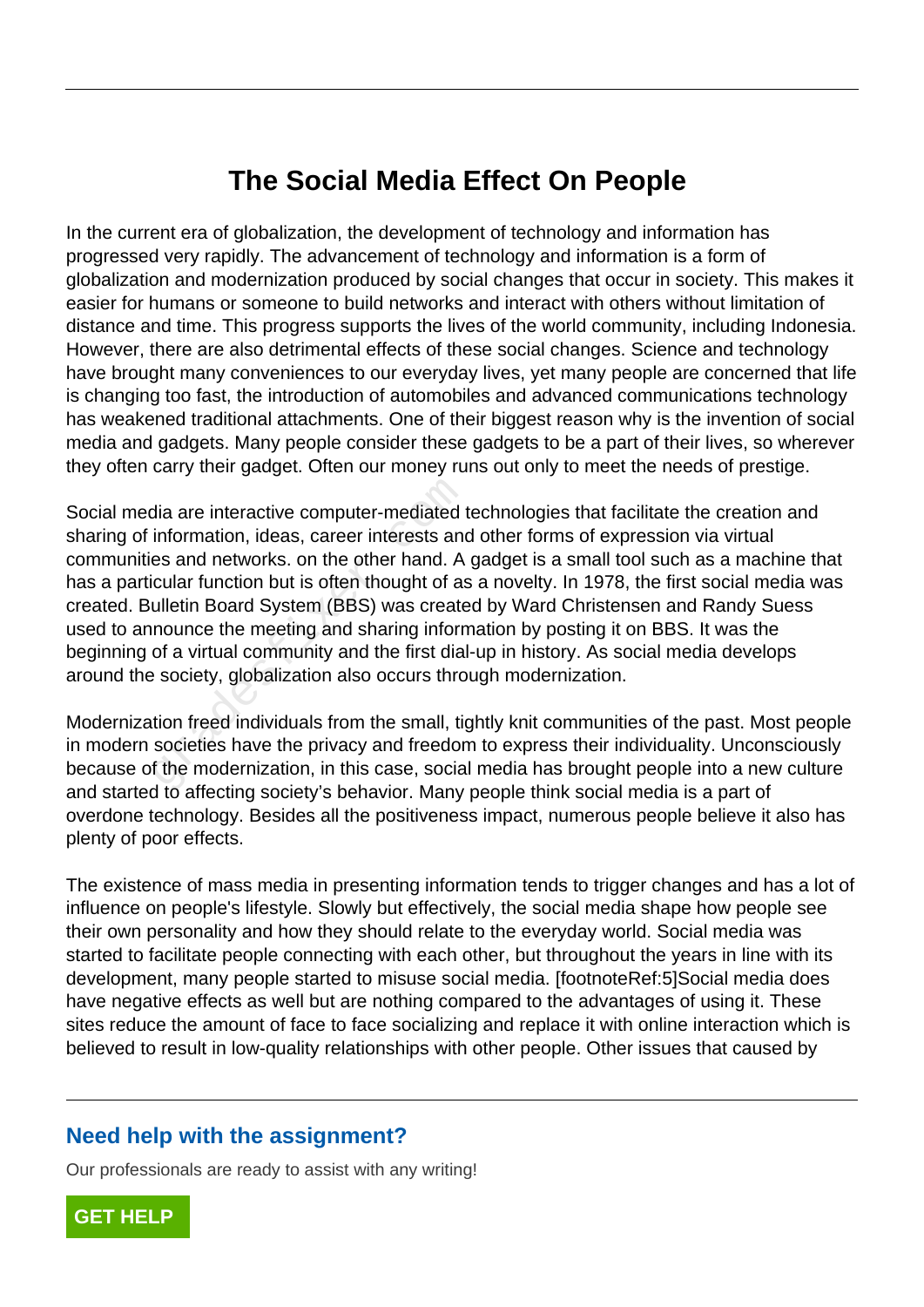social media are as cyber-bullying and "Facebook depression". Nowadays people use social media to instilling hatred by using cursed words or uploading unethical pictures that emerged unhappiness and hatred towards someone.

Back in 2011, Dr. Daria Kuss from psychology today started research on how excessive social media use can impact negatively on health. It showed that social media use for a minority of individuals is associated with a number of psychological problems, including anxiety, depression, loneliness, Attention Deficit Hyperactivity Disorder, and addiction. Because social media is most frequently accessed via smartphones, their usage is intimately intertwined and their mobile nature contributes to excessive checking habits, which often derives from what is commonly labelled as the 'fear of missing out' (FOMO). Besides being afraid to miss the news on social media, they also sometimes deliberately put pictures, writings, or even promote themselves that are not necessarily honest just to look updated. Ironically, this can be seen as looking for their sensations and happiness on fake social media. [6: https://www.psychologytoday.com/us/blog/in-excess/201805/addicted-social-media]

Using social networking can also trigger a lot of emotions in its users. Although social networking is only limited to virtual activity, the impact is certainly very real to the emotions of its users. A new study found that teenagers are increasingly depressed, feel hopeless and are more likely to consider suicide. Researchers found a sudden increase in teens' symptoms of depression, suicide risk factors and suicide rates in 2012 — around the time when smartphones became popular, says Jean Twenge, one of the authors of the study. Twenge's research found that teens who spend five or more hours per day on their devices are 71 percent more likely to have one risk factor for suicide. And that's regardless of the content consumed. Whether teens are watching cat videos or looking at something more serious, the amount of screen time goes hand in hand with the higher instances of depression. Another reason why social networking can cause depression is that many people just pretend to be happy when creating their identity and self-image in cyberspace. Very rarely do people really show their lives as they are on social networks. This kind of thing can also cause depression to other people because they think their lives are not as good as yours. Without realizing it, the pretense that exists on social networks causes many people to become depressed because they compare each other's lives. al networking can also trigger a lot of e<br>is only limited to virtual activity, the im<br>ew study found that teenagers are incre<br>to consider suicide. Researchers four<br>i, suicide risk factors and suicide rates<br>opular, says Jea

In line with this, back in 2014 there is a horrible case caused by addiction to gadget and social media. Danny Bowman, a 19 years old boy who got addicted to selfies. He would spend 10 hours a day taking up to 200 photos of himself on his iPhone. The teenager dropped out of school, remained housebound for six months and lost two stone in an attempt to capture the perfect self-portrait. Danny eventually became so depressed that he took an overdose, but he was discovered by his mother Penny and rushed to hospital.

One thing that is not less important is how can people so addicted to social media. When

# **Need help with the assignment?**

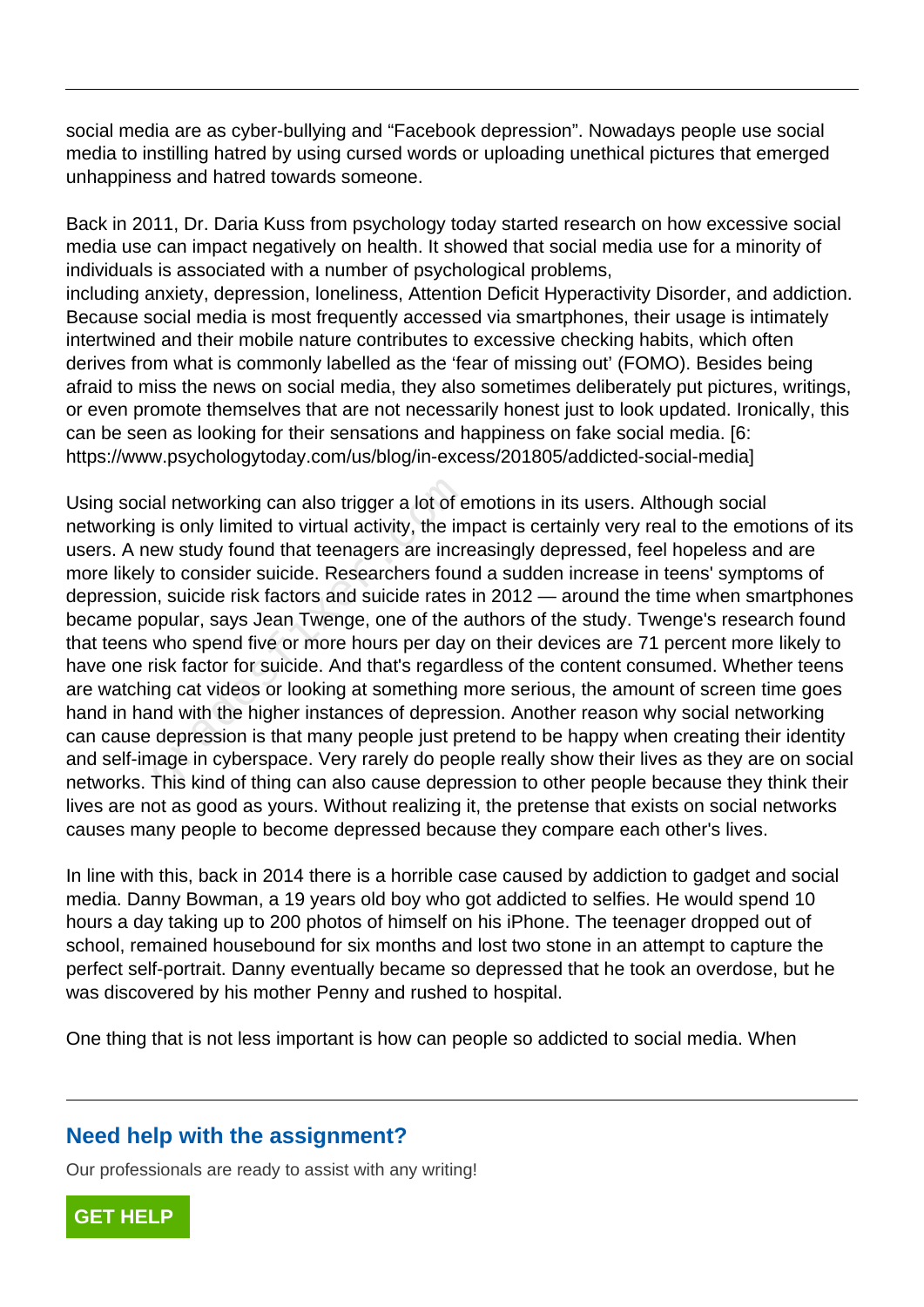people got addicted, they tend to prioritizing their selves above the others. The continuous upgrade of gadgets and interactive software programs makes people always on their gadget. As said before, they frequently check notifications from various applications even if there is not one. Consequently, their relationship with the society and people are ruined because of their isolation with the environment. Social media also brings social change to the society. Social changes that occur in certain social institution will be followed by other institution. A rapid social change can lead to temporary disorganization as a process of self-adjustment. Social change arise when there is a willingness from the member of the society to abandon old culture and social system to switch using a new one. People are no longer communicate with their surrounding environment. Such as when queuing, each of them is busy with their selves. It also happened in restaurants. We often sees family member sit with of each other without minding each other.

The continuous upgrade of gadgets and interactive software programs makes people always on their gadget. They frequently check notifications from various applications even if there is not one. Consequently, their relationship with the society and people are ruined because of their isolation with the environment. Social media also brings social change to the society. Social changes that occur in certain social institution will be followed by other institution. A rapid social change can lead to temporary disorganization as a process of self-adjustment. Social change arise when there is a willingness from the member of the society to abandon old culture and social system to switch using a new one. People are no longer communicate with their surrounding environment. Such as when queuing, each of them is busy with their selves. It also happened in restaurants. We often sees family member sit with of each other without minding each other. What went wrong? equently, their relationship with the social<br>ith the environment. Social media also<br>nat occur in certain social institution wil<br>n lead to temporary disorganization as<br>n there is a willingness from the membe<br>em to switch us

The presence of social networking in the community is a phenomenon that marks a new chapter in modern life. Its existence can replace the role of friendship in the community because of its facilities that can connect people freely. From here it was found that social network users now prefer to establish communication by utilizing this site. They tend to see the practical and effective side because they don't have to adjust as the order communicates directly. At present, if teenagers do not have a site account on social media, the name is actually not out of date. And in order to show their existence, they finally began to learn to access social media. They assume that through the site they can develop their association to even be able to do business there. In general, teenagers who use internet facilities at internet cafes always access social networking sites.

With the proliferation of internet cafes in cities and even villages, it is increasingly easier for them to access social networking sites. Coupled with the growing development of technology so that to enjoy the site no longer need to go to the cafe. It is enough to open it through a mobile phone that is now more sophisticated and inexpensive, they can enjoy all the services provided

### **Need help with the assignment?**

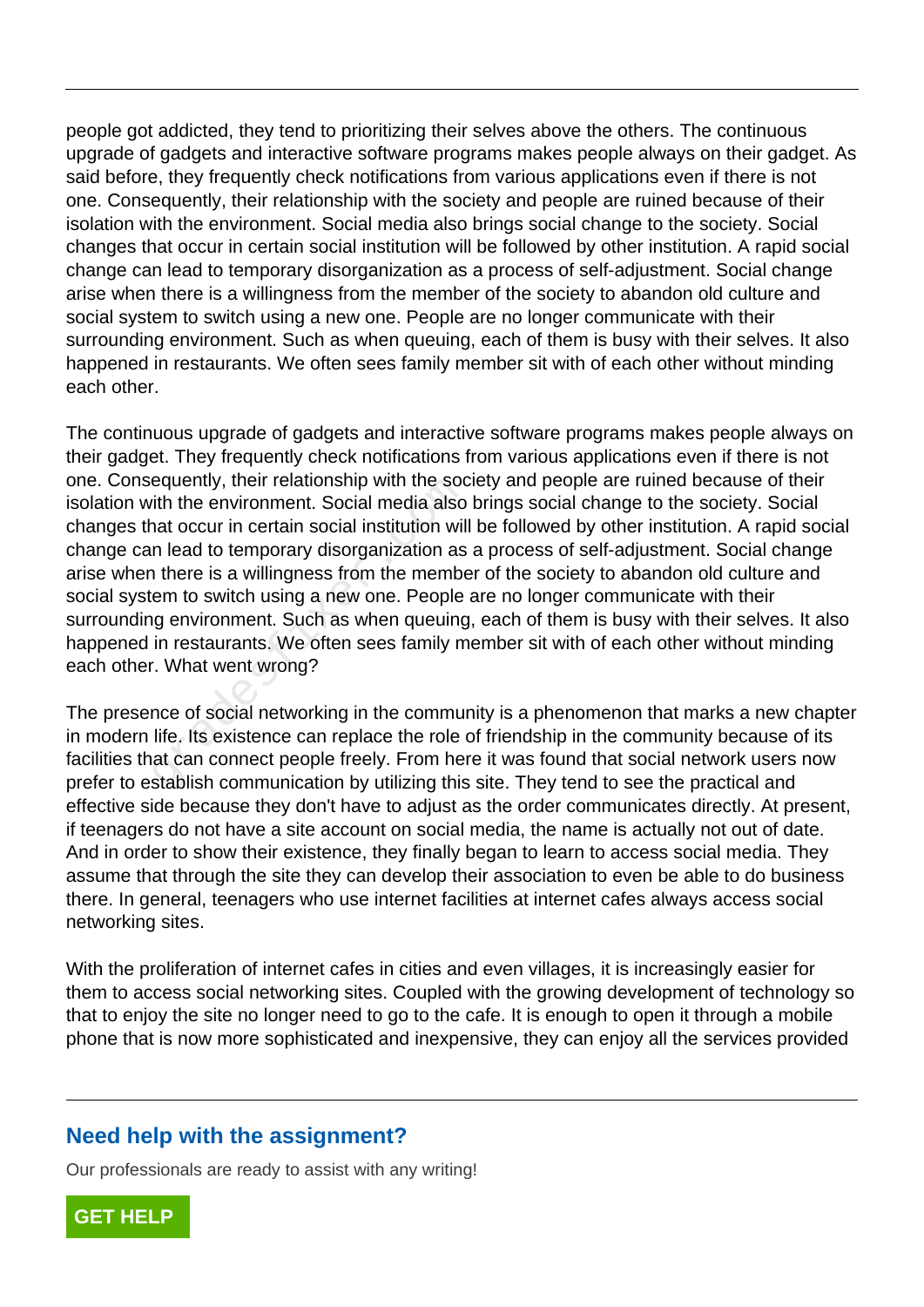by the friendship site. The more famous this friendship site makes users, especially among students, increase every day. The duration of accessing friendship sites is relatively high. They are more comfortable to keep fixing on the site to just comment, share photos and chat with their friends rather than having to read a book.

From this it was revealed a rather heartbreaking fact where there was a tendency for students who like to access social networks, their academic performance declined. This happened as a result of their being preoccupied with updating their status, commenting on status and photos of others, chatting, and so on which were very time-consuming. Most of them do this out of control because they consider the activity to not interfere with other activities. Even though the truth is a lot of time is wasted in writing, commenting on trivial matters far from being said to be intellect. Users of social networking, most likely always want to know their status every day so that they are unwittingly time consuming. They are triggered to write insignificant things, read trivial things, and also think intelligently.

Minimal supervision from parents is one factor to be a factor why they feel comfortable spending their time surfing the social media. Parents 'close their eyes' to this phenomenon. They just kept quiet knowing their children often access friendship sites until they forget time. But even parents cannot be too blamed for using social media because their children can use their cellphones to open the site and escape the supervision of their parents. Basically, social networking sites have an age limit for users who want to access the site. Social networks limit the age of users who can access it, which is at least 13 years old. This high use is undeniable due to the rapid advances in technology. Without the supervise of parents or adults, teenagers can freely open adult sites that contain pornography from curiosity and finally become addicted. Obviously this habit will destroy their mental and minds. Not only that, fraudulent actions by irresponsible individuals also often occur in terms of buying and selling goods in an online shop. The role of parents is clearly not enough to make children understand and understand social media. The role of the government is also important in monitoring the development of social media in Indonesia. The government must also be able to limit sites that are considered inaccessible, give severe sanctions to perpetrators of fraud, perpetrators who post matters relating to pornography, and provide blocking rules if it turns out there are several social media that harm users globally . pervision nom parents is one ractor to<br>surfing the social media. Parents 'close<br>ving their children often access friendsh<br>too blamed for using social media becate<br>ite and escape the supervision of their<br>ge limit for users

But living in an era of information technology like today should not make us antipathy in its development, on the other hand we must be wise in facing it. There needs to be a balance between the use of social media and maintaining relationship with others. There are two factors that can overcome the negative effects of social media, internal factors and external factors. Internal factors is a control and intention that come from ourselves for the usage of our own social media in a positive way. For example looking for information that is needed and the information is also a positive information. In other words, it is a self-controlled action.

# **Need help with the assignment?**